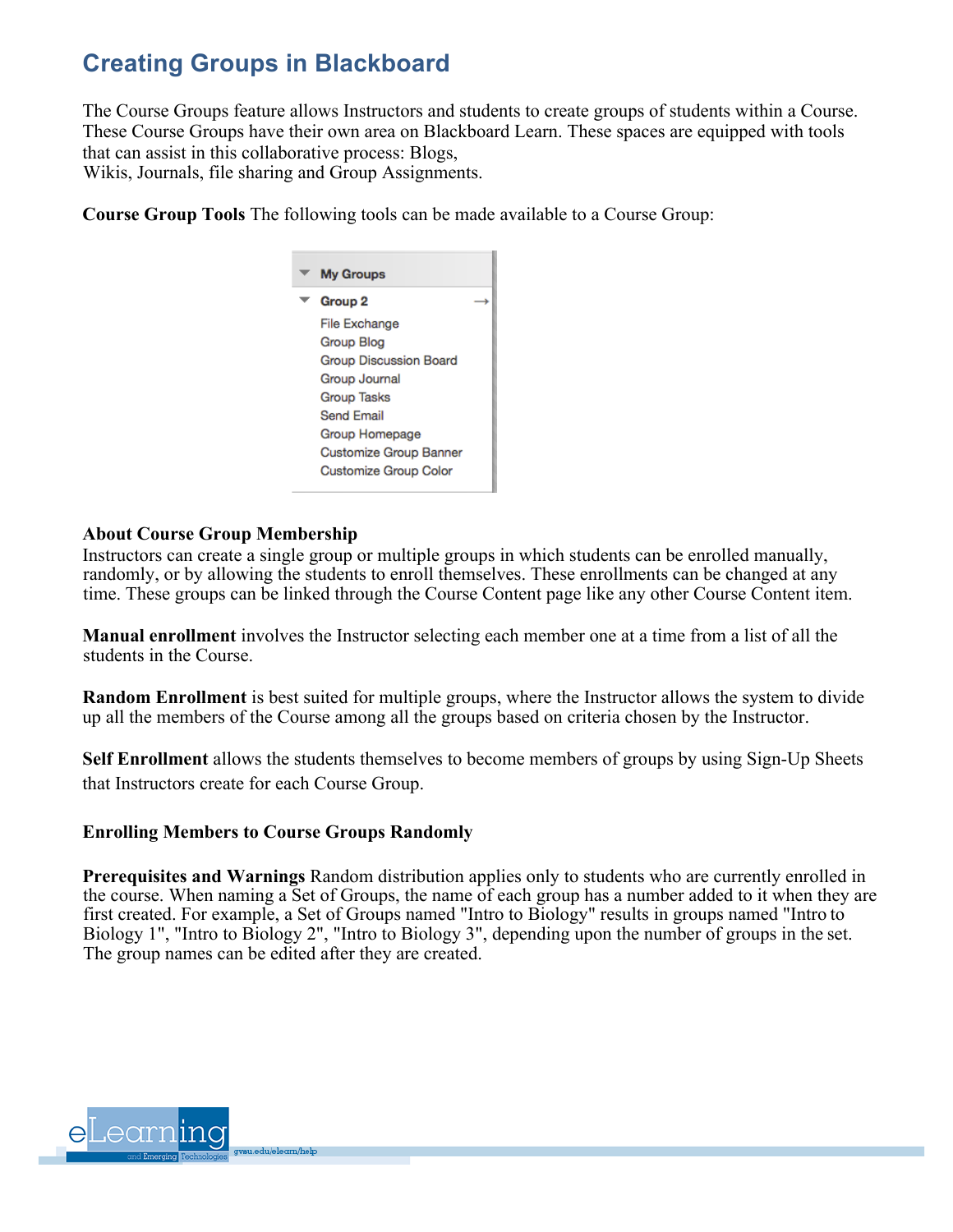

**Step 3:** Select **Random Enroll** from **Create** drop-down list.

**Step 2:** Click **Groups.**



**Step 4:** You can now enter the name of the group, a short description for your students and select whether or not you want to make this group available.

|             | * Name  |                                               |                                                                                                                                                                                                                                           |           |    |       | Random Enroll Group |                              |  |  |      |            |                                                                                                   |                         |                       |
|-------------|---------|-----------------------------------------------|-------------------------------------------------------------------------------------------------------------------------------------------------------------------------------------------------------------------------------------------|-----------|----|-------|---------------------|------------------------------|--|--|------|------------|---------------------------------------------------------------------------------------------------|-------------------------|-----------------------|
| Description |         |                                               |                                                                                                                                                                                                                                           |           |    |       |                     |                              |  |  |      |            |                                                                                                   |                         |                       |
| т           |         | $T$ T $\overline{+}$                          |                                                                                                                                                                                                                                           | Paragraph | ÷. | Arial |                     | $-3(12pt)$                   |  |  |      |            | $\cdot \equiv \cdot \varepsilon \cdot \mathbf{T} \cdot \boldsymbol{\rho} \cdot \boldsymbol{\phi}$ | $\overline{\mathbf{u}}$ | $i \geq \infty$       |
| $\chi$      | $\Box$  | $\begin{array}{c} 2 & 0 \\ 0 & 0 \end{array}$ | $\mathfrak{m} \; \mathfrak{m} \; \equiv \; \Xi \; \equiv \; \Xi \; \equiv \; \Xi \; \equiv \; \mathbf{T}^x \; \mathbf{T}_x \; \; \mathop{\partial} \; \mathop{\partial}^{\mathop{\varepsilon}} \; \mathop{\mathsf{M}} \; \; \mathbf{f}^x$ |           |    |       |                     |                              |  |  | $-1$ | <b>COL</b> | ツ・                                                                                                |                         |                       |
|             |         |                                               | $\circledcirc$ $f_x$ $\mathsf{T}$ $\omega$ $\circledcirc$ $\mathsf{L}$                                                                                                                                                                    |           |    |       |                     | <b>田田田田田田田田田 □□ HTML CSS</b> |  |  |      |            |                                                                                                   |                         |                       |
|             |         |                                               |                                                                                                                                                                                                                                           |           |    |       |                     |                              |  |  |      |            |                                                                                                   |                         |                       |
|             | Path: p |                                               |                                                                                                                                                                                                                                           |           |    |       |                     |                              |  |  |      |            |                                                                                                   |                         | Words:0 $\frac{1}{2}$ |

**Step 5:** Once you scroll down you can select which Blackboard tools should be available to group members, whether or not you want to allow group members personalization of their group modules and what size each group should be.

|                  | <b>TOOL AVAILABILITY</b>                                                                                                       |
|------------------|--------------------------------------------------------------------------------------------------------------------------------|
| $\sqrt{ }$ Blogs | (•) No grading<br>Grade: Points possible:                                                                                      |
|                  | <b>Discussion Board</b><br>• Allow any group members to create forums.<br>Do not allow student group members to create forums. |
| $\nabla$ Email   |                                                                                                                                |
|                  | <b>V</b> File Exchange                                                                                                         |
|                  | Journals<br>(•) No grading<br>Grade: Points possible:                                                                          |

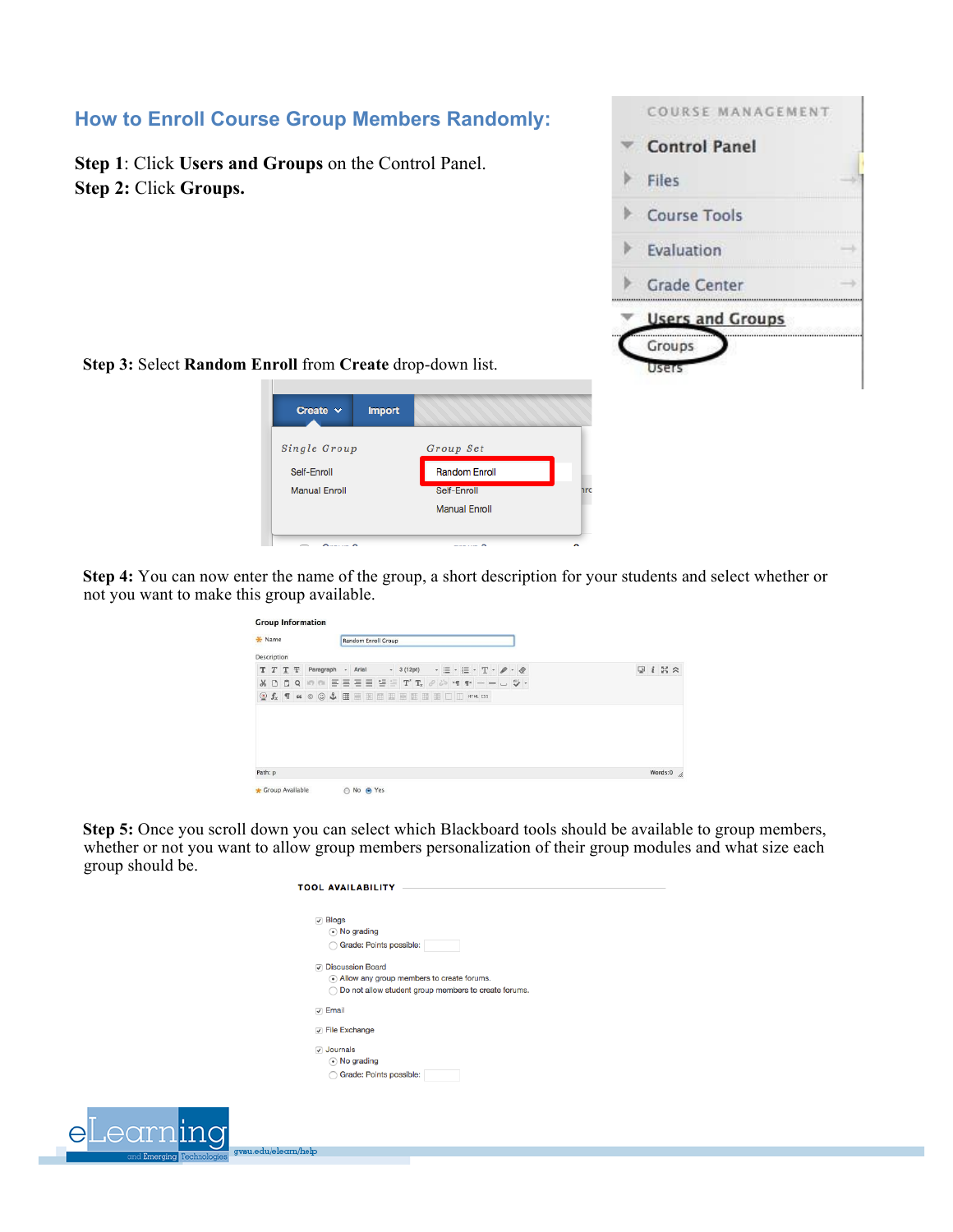**Step 6:** Choose from the following options for random enrollment in **Membership**:

| Option                                           | <b>Description</b>                                                                                               |
|--------------------------------------------------|------------------------------------------------------------------------------------------------------------------|
| Determine Number of<br>Groups By                 | Choose Number of Students per Group to divide the enrolled<br>students by a number of students per group.        |
|                                                  | Choose Number of Groups to divide the enrollment students<br>by the number of groups in the course.              |
| Determine how to enroll any<br>remaining members | Choose Distribute the remaining members amongst the<br>groups to enroll remaining members automatically.         |
|                                                  | Choose Put the remaining members in their own group to<br>create a new group containing the remaining members.   |
|                                                  | Choose Manually add the remaining members to groups to<br>permit the Instructor to enroll the remaining members. |

**Step 7:** Select **Submit.**

## **How to Enroll Course Group Members Manually:**

- **Step 1**: Click **Users and Groups** on the Control Panel.
- **Step 2:** Click **Groups.**
- **Step 3:** Select **Manual Enroll** from **Create Set of Groups** drop-down list.

| <b>Groups</b>         |                                                                                                                                                                                                                                                                                                                                                                                                            |             |                       |
|-----------------------|------------------------------------------------------------------------------------------------------------------------------------------------------------------------------------------------------------------------------------------------------------------------------------------------------------------------------------------------------------------------------------------------------------|-------------|-----------------------|
| Help                  | The Groups tool allows Instructors to organize Students into Groups of any size. Instructors can provide communication and<br>collaboration tools that only Group members can access. Groups can be created one at a time or in sets. Groups can be designated as<br>Self-Enroll, allowing students to add themselves to a Group, or Manual Enroll, having the Instructor assign students to a Group. More |             |                       |
| Create Single Group v | Create Group Set ~                                                                                                                                                                                                                                                                                                                                                                                         |             | <b>Group Settings</b> |
|                       | Self-Enroll                                                                                                                                                                                                                                                                                                                                                                                                |             |                       |
| Delete                | <b>Manual Enroll</b>                                                                                                                                                                                                                                                                                                                                                                                       |             |                       |
| Name                  | Random Enrol                                                                                                                                                                                                                                                                                                                                                                                               | Self-Enroll | Available             |

**Step 4:** You can now enter the name of the group, a short description for your students and select whether or not you want to make this group available.

| * Name      |         |         |  |           |  |         |  |                                                                         |  |  |                                                                                                                                                                                                                                                                                                                                                                                                                                                                                                                                         |  |  |                    |                       |
|-------------|---------|---------|--|-----------|--|---------|--|-------------------------------------------------------------------------|--|--|-----------------------------------------------------------------------------------------------------------------------------------------------------------------------------------------------------------------------------------------------------------------------------------------------------------------------------------------------------------------------------------------------------------------------------------------------------------------------------------------------------------------------------------------|--|--|--------------------|-----------------------|
| Description |         |         |  |           |  |         |  |                                                                         |  |  |                                                                                                                                                                                                                                                                                                                                                                                                                                                                                                                                         |  |  |                    |                       |
|             |         | T T T T |  | Paragraph |  | - Arial |  | $-3(12pt)$                                                              |  |  | $\cdot \equiv \cdot \equiv \cdot \mathop{\mathbb{T}}\nolimits \cdot \mathop{\mathscr{P}}\nolimits \cdot \mathop{\mathscr{Q}}\nolimits$                                                                                                                                                                                                                                                                                                                                                                                                  |  |  | $Q$ $i$ $N \times$ |                       |
|             |         | X D Q Q |  |           |  |         |  |                                                                         |  |  | $\mathbb{R}^n \oplus \mathbb{R}^n \equiv \mathbb{R}^n \equiv \mathbb{R}^n \equiv \mathbb{T}^n \mathbb{T}_n \not \in \mathcal{P} \Rightarrow \mathbb{R}^n \equiv \mathbb{R}^n \Rightarrow \mathbb{R}^n \Rightarrow \mathbb{R}^n \Rightarrow \mathbb{R}^n \Rightarrow \mathbb{R}^n \Rightarrow \mathbb{R}^n \Rightarrow \mathbb{R}^n \Rightarrow \mathbb{R}^n \Rightarrow \mathbb{R}^n \Rightarrow \mathbb{R}^n \Rightarrow \mathbb{R}^n \Rightarrow \mathbb{R}^n \Rightarrow \mathbb{R}^n \Rightarrow \mathbb{R}^n \Rightarrow \mathbb{$ |  |  |                    |                       |
|             |         |         |  |           |  |         |  | <b>Of</b> T $\alpha$ O $\odot$ <b>1</b> H H H H H H H H H H I H I H I H |  |  |                                                                                                                                                                                                                                                                                                                                                                                                                                                                                                                                         |  |  |                    |                       |
|             |         |         |  |           |  |         |  |                                                                         |  |  |                                                                                                                                                                                                                                                                                                                                                                                                                                                                                                                                         |  |  |                    |                       |
|             | Path: p |         |  |           |  |         |  |                                                                         |  |  |                                                                                                                                                                                                                                                                                                                                                                                                                                                                                                                                         |  |  |                    | Words:0 $\frac{1}{2}$ |

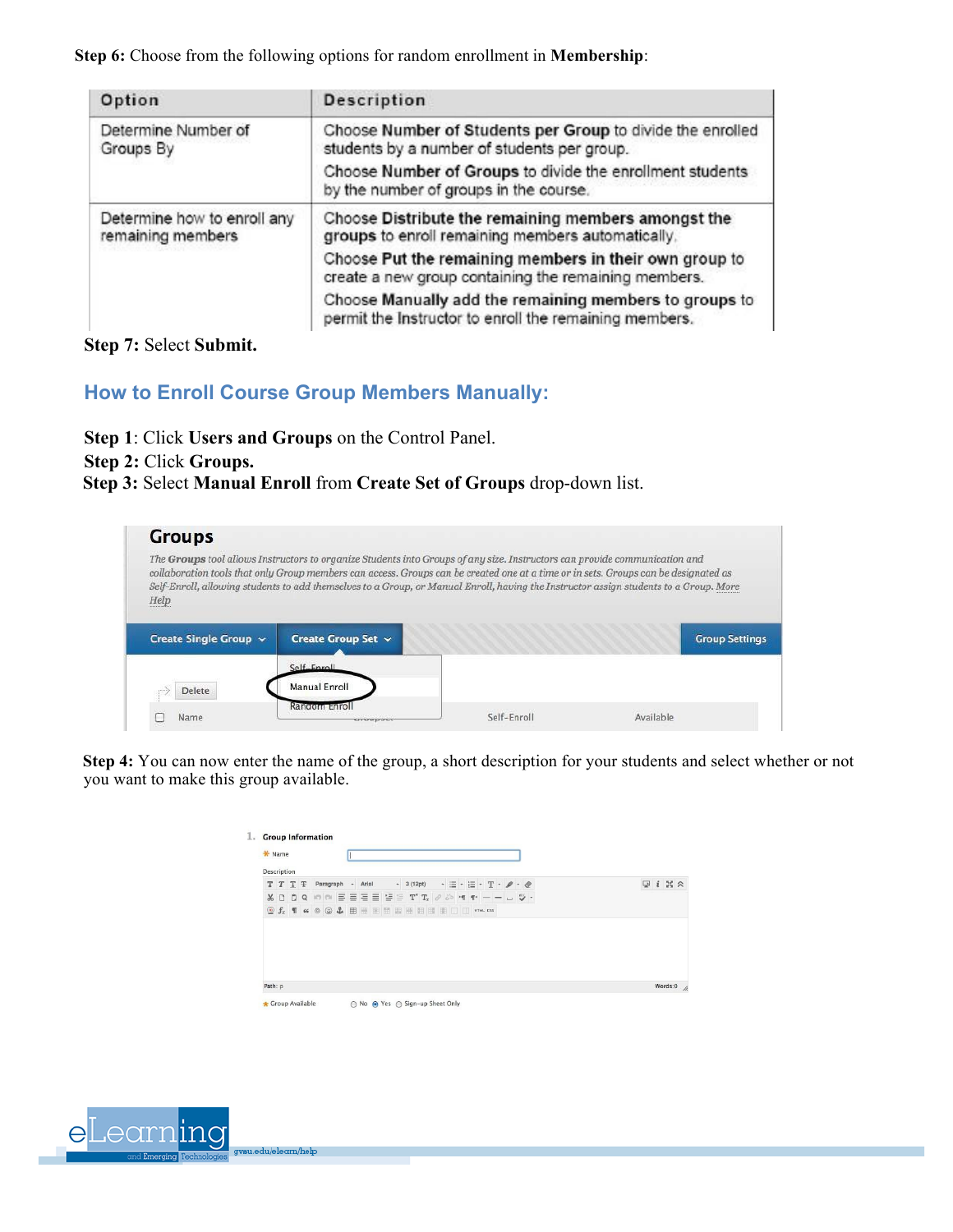**Step 5:** Once you scroll down you can select which Blackboard tools should be available to group members, whether or not you want to allow group members personalization of their group modules. You will also decide how many groups there should be.

| $\sqrt{B}$ Blogs            |
|-----------------------------|
| No grading                  |
| Grade : Points possible :   |
| Collaboration               |
| Discussion Board            |
| $\blacktriangleright$ Email |
| File Exchange               |
| $\triangledown$ Journals    |
| No grading                  |
| Grade : Points possible :   |
| $\sqrt{ }$ Tasks            |
| <b>√</b> Wikis              |
| No grading                  |
| Grade : Points possible :   |

**Step 6:** Scroll down to **Membership** and select **Add Users.** A screen will pop up and from there you can select the students in the group. Click **Submit** when done selecting students.

| <b>MEMBERSHIP</b>         |  |  |  |
|---------------------------|--|--|--|
| <b>Add Users</b>          |  |  |  |
| No users have been added. |  |  |  |

**Step 7:** Click **Submit** to finish creating the group.

### **How to Enroll Course Group Members via Signup Sheet:**

**Step 1**: Click **Users and Groups** on the Control Panel.

**Step 2:** Click **Groups.**

**Step 3:** Select **Self-Enroll** from **Create Set of Groups or Create Single Group** drop-down list.

| Create $\vee$        | <b>Import</b> |                      |
|----------------------|---------------|----------------------|
| <b>Single Group</b>  |               | Group Set            |
| Self-Enroll          |               | <b>Random Enroll</b> |
| <b>Manual Enroll</b> |               | Self-Enroll          |
|                      |               | <b>Manual Enroll</b> |
|                      |               |                      |
| Croup 2              |               | o<br><b>GROUP</b>    |

**Step 4:** You can now enter the name of the group, a short description for your students and select whether or not you want to make this group available.